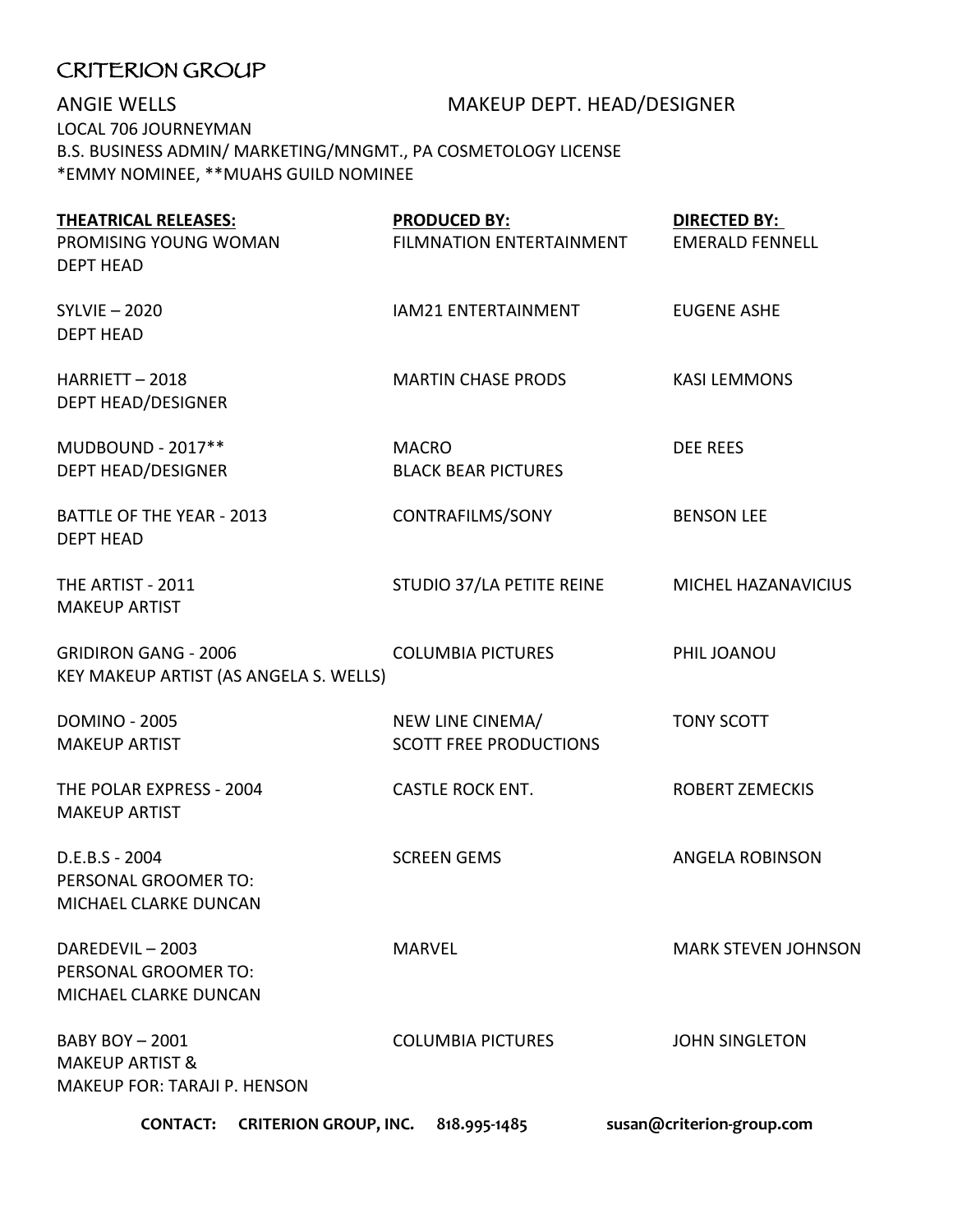## CRITERION GROUP

(WELLS CONT.)

| <b>TELEVISION (SERIES, MOVIES, SPECIALS):</b><br>BLACKISH - 2014 - 2018 | NETWORK/PROD:<br><b>ABC/KENYA BARRIS</b><br>(SINGLE CAM SITCOM) | <b>CREDIT:</b><br><b>DEPARTMENT HEAD</b>    |
|-------------------------------------------------------------------------|-----------------------------------------------------------------|---------------------------------------------|
| THE OSCARS - 2013-2018                                                  | <b>ABC</b><br>(TV SPECIAL)                                      | <b>MAKEUP ARTIST</b>                        |
| <b>BACK IN THE GAME - 2013-2014</b>                                     | FOX/KAPITAL ENT.<br>(SINGLE CAM SITCOM)                         | <b>DEPARTMENT HEAD</b>                      |
| <b>GUYS WITH KIDS - 2012-2013</b>                                       | <b>NBC UNIVERSAL</b><br>(MULTI-CAM SITCOM)                      | <b>DEPARTMENT HEAD</b>                      |
| <b>SPLASH - 2013</b>                                                    | ABC/EYEWORKS<br>(REALITY SERIES)                                | DEPARTMENT HEAD                             |
| <b>ROCK &amp; ROLL HALL OF FAME</b><br><b>INDUCTION CEREMONY - 2013</b> | ROCK & ROLL HALL OF FAME<br>(TV SPECIAL)                        | <b>DEPARTMENT HEAD</b>                      |
| STAND UP TO CANCER - 2012                                               | <b>BATTLECRUISER PROD.</b><br>(TV SPECIAL)                      | <b>DEPARTMENT HEAD</b><br>(UNCREDITED)      |
| AMERICA'S BEST DANCE CREW - 2010-2012 MTV<br>2009                       | (REALITY SERIES)                                                | <b>DEPARTMENT HEAD</b><br><b>KEY MAKEUP</b> |
| THE SING OFF - 2010-2011                                                | SONY/TENTH PLANET PROD.<br>(REALITY SERIES)                     | <b>DEPARTMENT HEAD</b>                      |
| THE SPORTS SHOW - 2011<br>W/ NORM MACDONALD                             | <b>COMEDY CENTRAL/</b><br><b>JACKHOLE</b><br>(TALK SHOW)        | <b>DEPARTMENT HEAD</b>                      |
| GIFTED HANDS: - 2009*<br>THE BEN CARSON STORY                           | <b>SONY PICTURES TV</b><br>(TV MOVIE)                           | <b>DEPARTMENT HEAD</b>                      |
| MAD MEN - 2009*                                                         | LIONSGATE/AMC<br>(EPISODIC)                                     | <b>MAKEUP ARTIST</b><br>(UNCREDITED)        |
| AMERICA - 2009                                                          | <b>SONY PICTURES TV</b><br>(TV MOVIE)                           | DEPARTMENT HEAD                             |